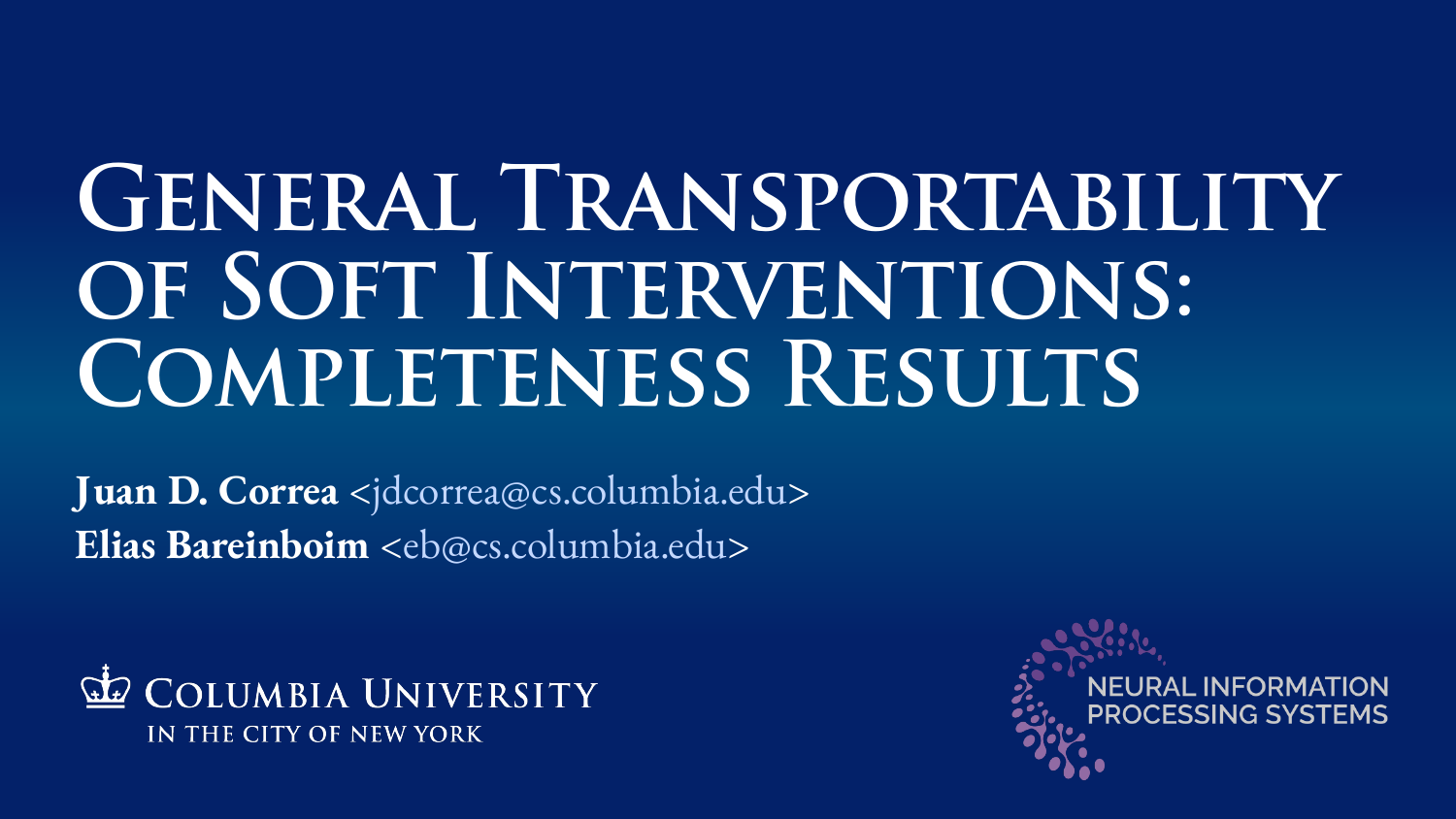#### **Motivation**

- across the empirical sciences.
- transportability.
- 

• Establishing the effect of new interventions/policies from data is a pervasive task

• Controlled experimentation is considered the gold standard to learn such causal efects. However, experiments rarely generalize to domains outside where it was originally performed. This problem is studied in the literature under the rubric of

• In this work, we investigate the conditions under which transportability of policies (or soft interventions) can be justifed from a collection of heterogenous data.





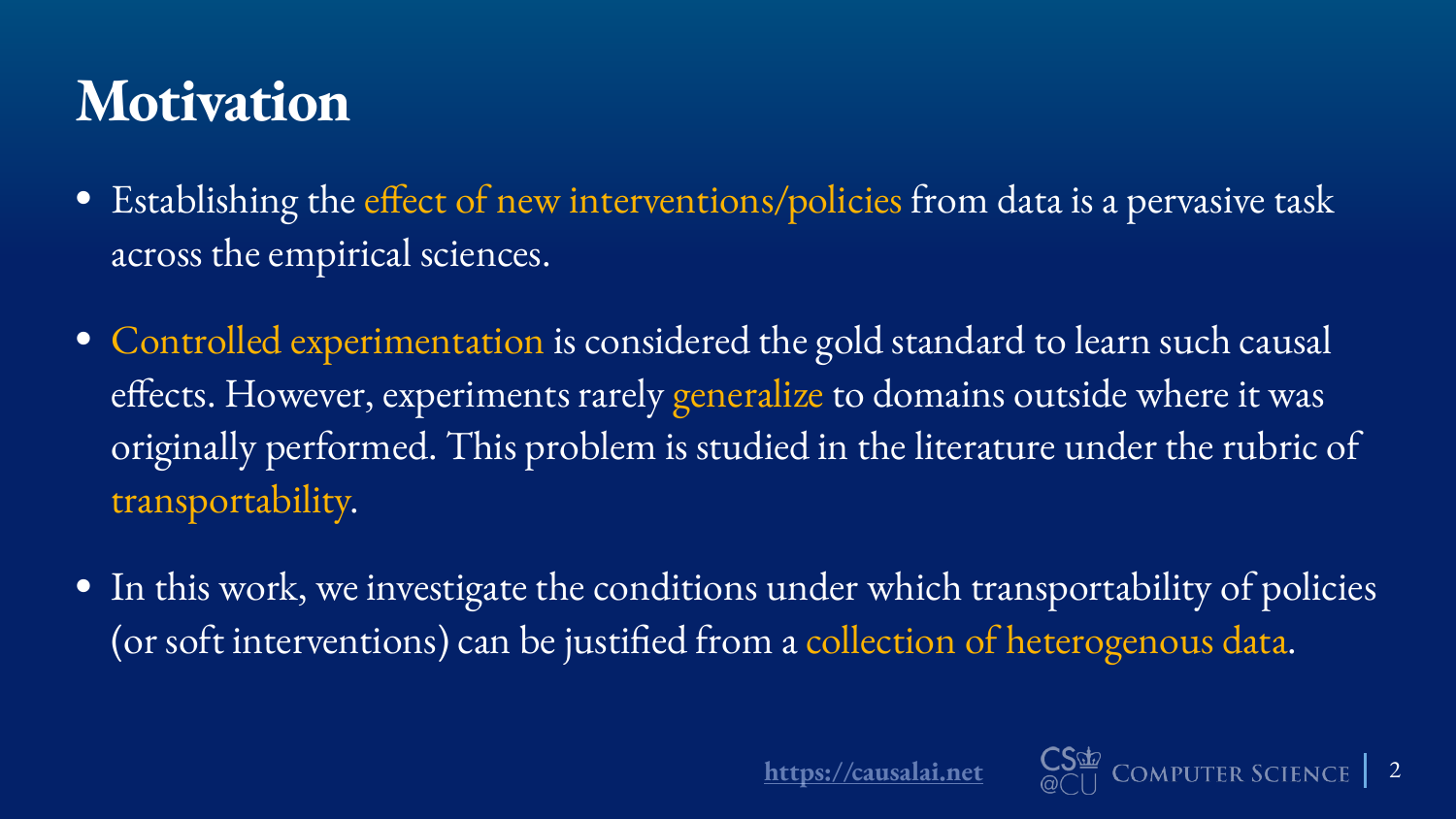$\frac{1}{\omega} \sum_{i=1}^{N}$  COMPUTER SCIENCE | 3















### **Observation: All data is not created equal…**

- Heterogenous datasets are pervasive. They could …
	- (1) have diferent **experimental conditions**,
	-
	- (3) sufer from non-random **sampling mechanisms**, Sample Selection Bias
	- (4) **measure** diferent sets of variables.



#### Partial Observability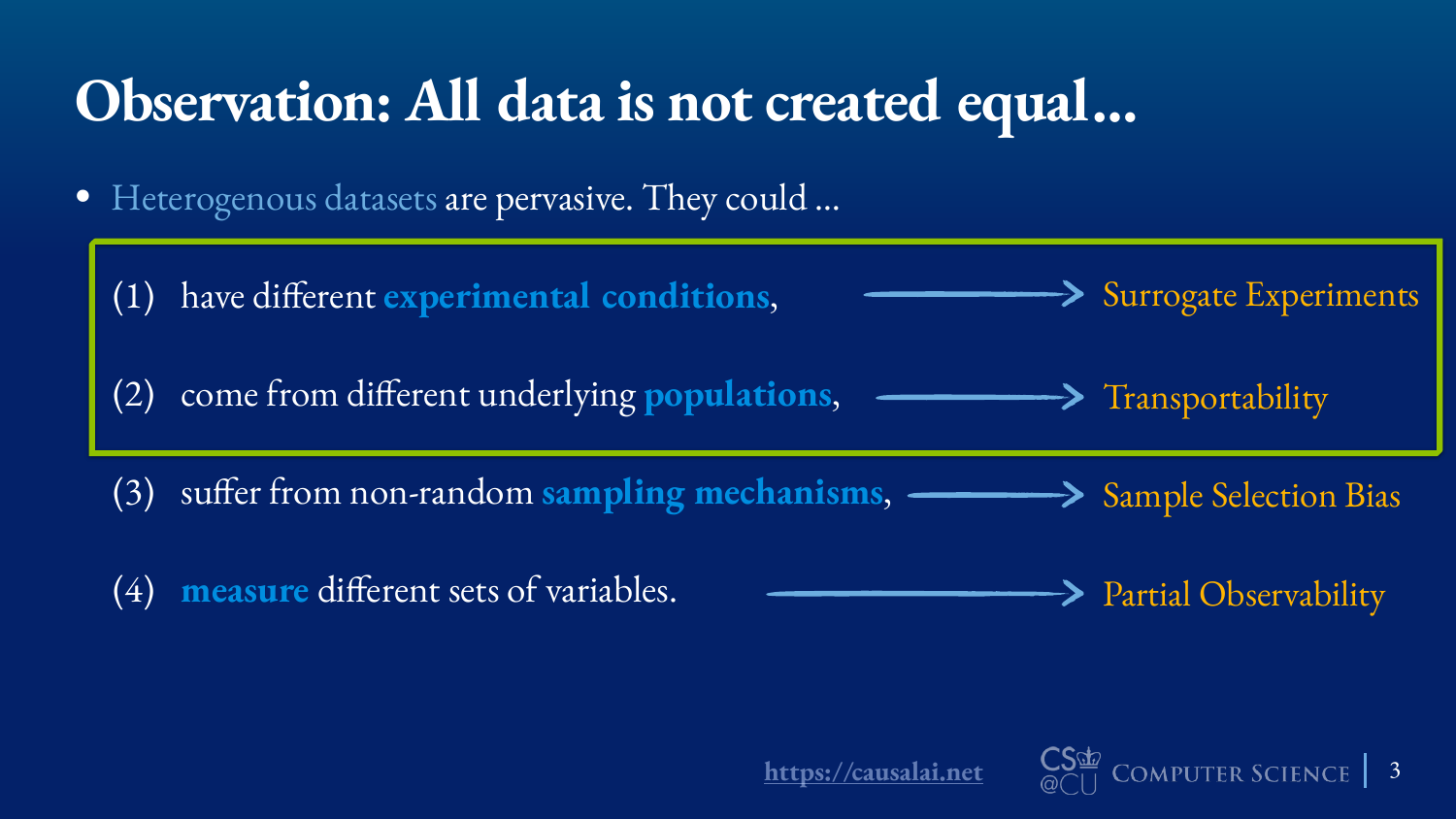CSE COMPUTER SCIENCE | 4

# **Government-backed loan program example**

- Depending on credit history (W), loaners are allowed to borrow a maximum percentage (X) of the value of the property the want to purchase.
- Based on the property's features (R), the loan may be approved or not for amount (Z).
- Loan is deemed satisfactory (Y) if it is being paid back diligently.

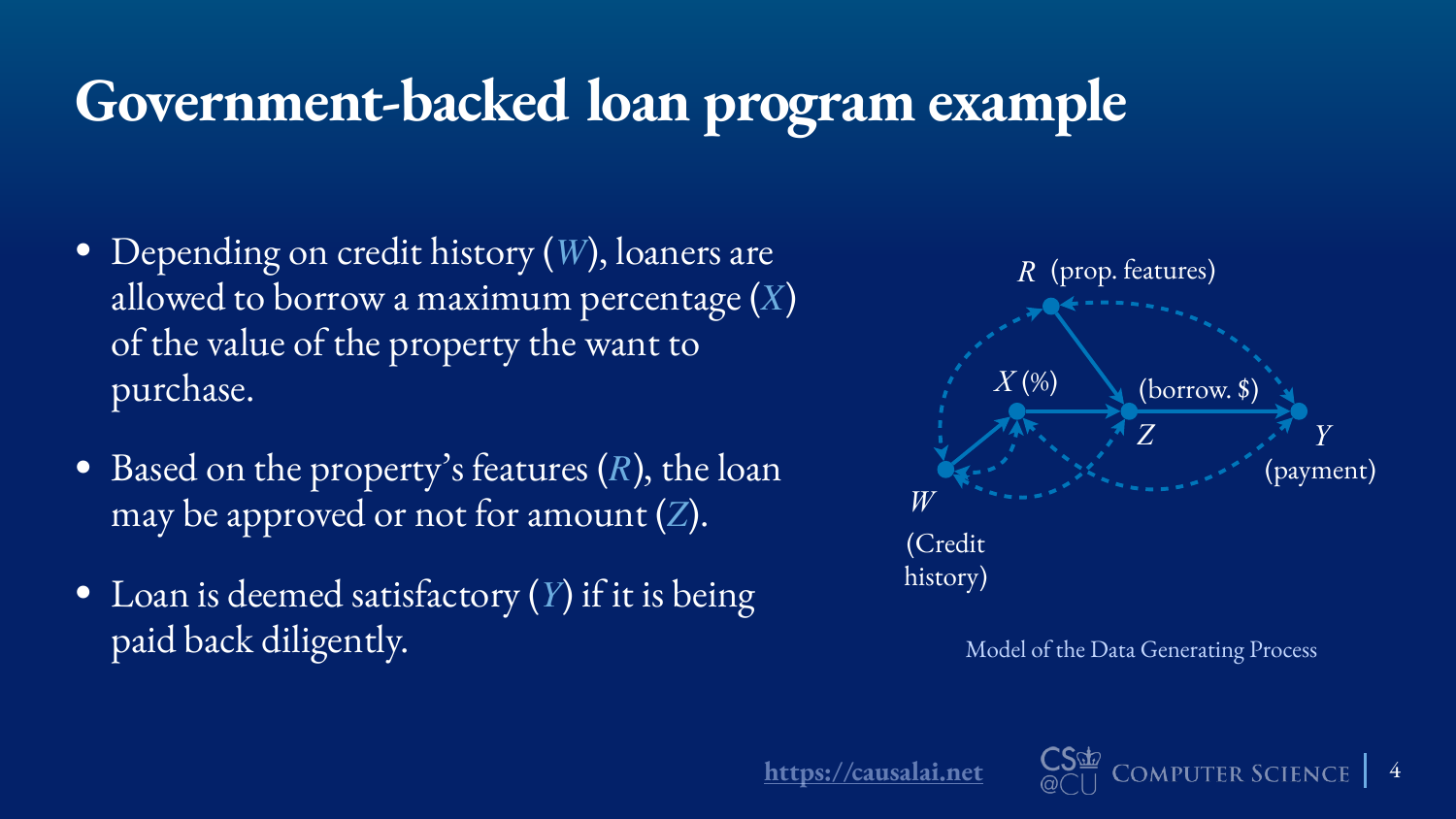CSE COMPUTER SCIENCE 5

## **Government-backed loan program example**

- To increase the number of home owners, city  $\pi^*$  is considering a new policy  $\sigma_X$  that relaxes credit history requirements (W) on the allowed percentage (X), for homes purchased in certain areas of the city  $(R)$ .
- Based on the causal model (to the right), the effect of policy σ<sub>*X*</sub> on *Y* can be proved not identifable from the observational dataset.



**after** intervention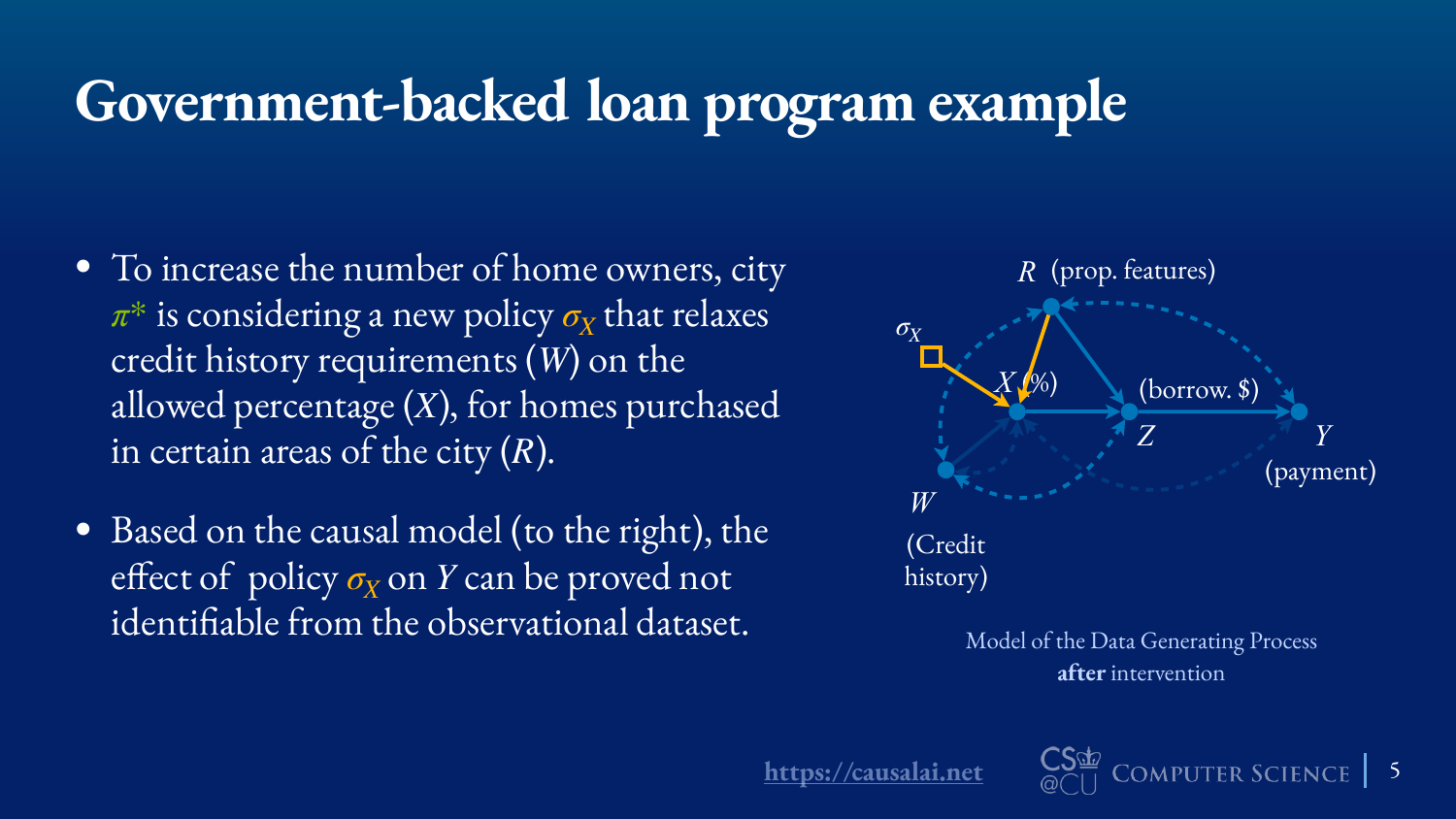CSE COMPUTER SCIENCE | 6



# **Government-backed loan program example**

Solution: We'll try to leverage data from distinct, but somewhat similar cities.

- City  $\pi^1$  is different in the sense that the credit history (W) of the average lender is better.
- City  $\pi^2$  has properties that tend, on average, to be cheaper (e.g.,  $R$  - price) than  $\pi^*$ .
- Similar policies  $\sigma_Z^1$  and  $\sigma_W^2$  were implemented in those cities.

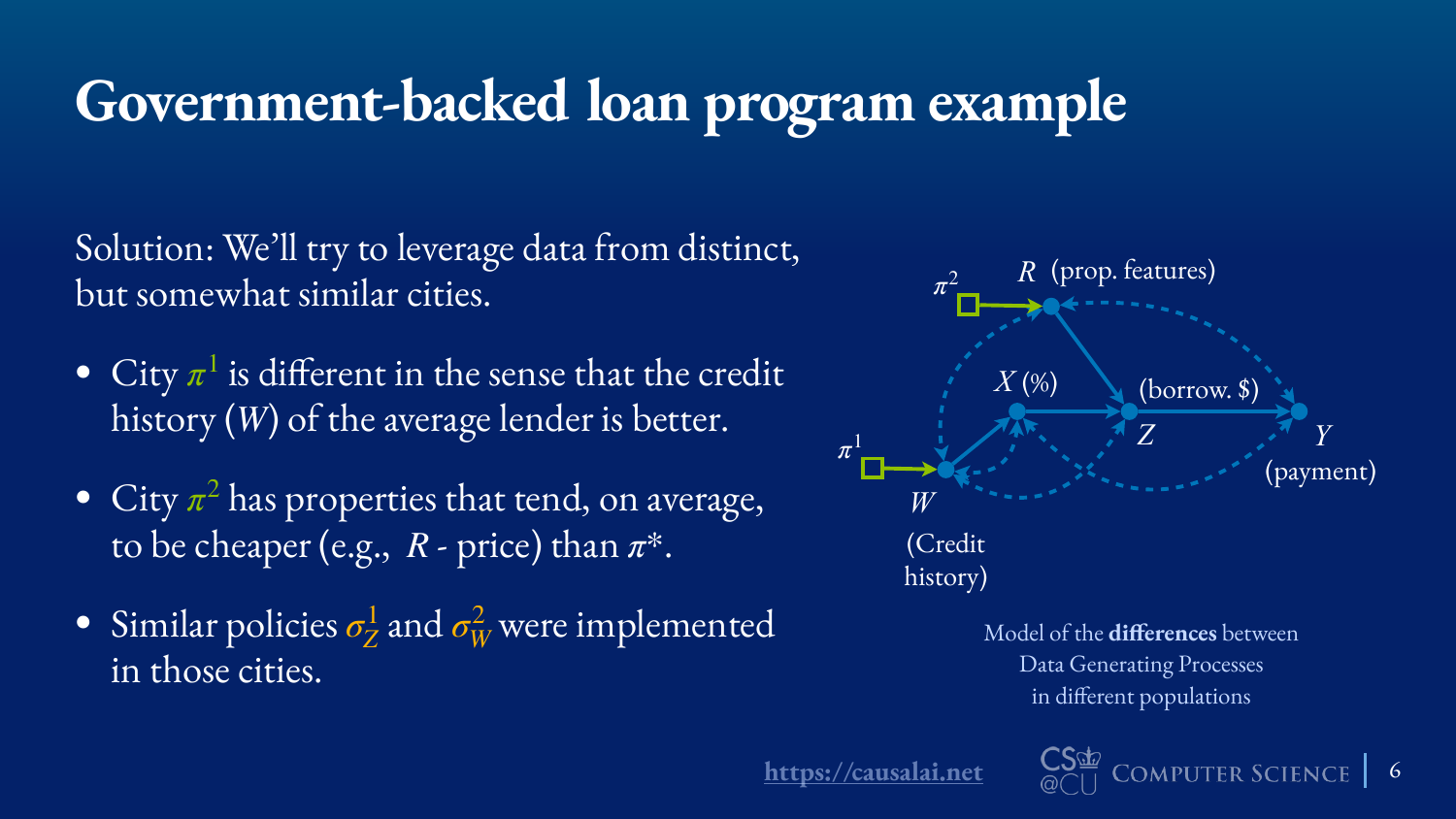

CSE COMPUTER SCIENCE | 7

## **Transportability Task**

# • Based on the causal model, determine whether (and how) the available datasets can

- be combined to compute the effect of a new policy  $\sigma_X$ .
- **Causal Assumptions 1**

**Transportability**  
\n
$$
\begin{array}{ccc}\nR \\
X \\
Z \\
Z \\
\end{array}
$$
\n
$$
\begin{array}{ccc}\nR \\
R \\
Z \\
\end{array}
$$
\n
$$
\begin{array}{ccc}\nR \\
R \\
R \\
\end{array}
$$
\n
$$
\begin{array}{ccc}\nR \\
R \\
R \\
\end{array}
$$
\n
$$
\begin{array}{ccc}\nR \\
R \\
R \\
\end{array}
$$
\n
$$
\begin{array}{ccc}\nR \\
R \\
\end{array}
$$
\n
$$
\begin{array}{ccc}\nR \\
R \\
\end{array}
$$
\n
$$
\begin{array}{ccc}\nR \\
R \\
\end{array}
$$
\n
$$
\begin{array}{ccc}\nR \\
R \\
\end{array}
$$
\n
$$
\begin{array}{ccc}\nR \\
R \\
\end{array}
$$
\n
$$
\begin{array}{ccc}\nR \\
R \\
\end{array}
$$
\n
$$
\begin{array}{ccc}\nR \\
R \\
\end{array}
$$
\n
$$
\begin{array}{ccc}\nR \\
R \\
\end{array}
$$
\n
$$
\begin{array}{ccc}\nR \\
R \\
\end{array}
$$
\n
$$
\begin{array}{ccc}\nR \\
R \\
\end{array}
$$
\n
$$
\begin{array}{ccc}\nR \\
R \\
\end{array}
$$
\n
$$
\begin{array}{ccc}\nR \\
R \\
\end{array}
$$
\n
$$
\begin{array}{ccc}\nR \\
R \\
\end{array}
$$
\n
$$
\begin{array}{ccc}\nR \\
R \\
\end{array}
$$
\n
$$
\begin{array}{ccc}\nR \\
R \\
\end{array}
$$
\n
$$
\begin{array}{ccc}\nR \\
R \\
\end{array}
$$
\n
$$
\begin{array}{ccc}\nR \\
R \\
\end{array}
$$
\n
$$
\begin{array}{ccc}\nR \\
R \\
\end{array}
$$
\n
$$
\begin{array}{ccc}\nR \\
R \\
\end{array}
$$
\n
$$
\begin{array}{ccc}\nR \\
R \\
\end{array}
$$
\n
$$
\begin{array}{ccc}\nR \\
R \\
\end{array}
$$
\n
$$
\begin{array}{ccc}\nR \\
R \\
\end{array}
$$
\n
$$
\begin{array}{ccc}\nR \\
R \\
\end{array}
$$
\n
$$
\begin{array}{ccc}\nR \\
R \\
\end{array}
$$
\n
$$
\begin{array}{ccc}\nR \\
R \\
$$

*Y*

*R*

*Z*

*W*

 $\pi_\perp^2$ 

 $\pi^1$ 



$$
\frac{1}{2} \left( y \mid z, x', r; \sigma_Z \right) P^1(x' \mid r; \sigma_Z) P^2(z \mid x, r; \sigma_W) P^*(x \mid r; \sigma_X^*) P^*(r)
$$
\n
$$
\text{experiment } \sigma_Z^1 \text{ in } \pi^1 \qquad \text{exp. } \sigma_W^2 \text{ in } \pi^2 \qquad \text{target } \sigma_X^* \quad \text{obs. in } \pi^*
$$